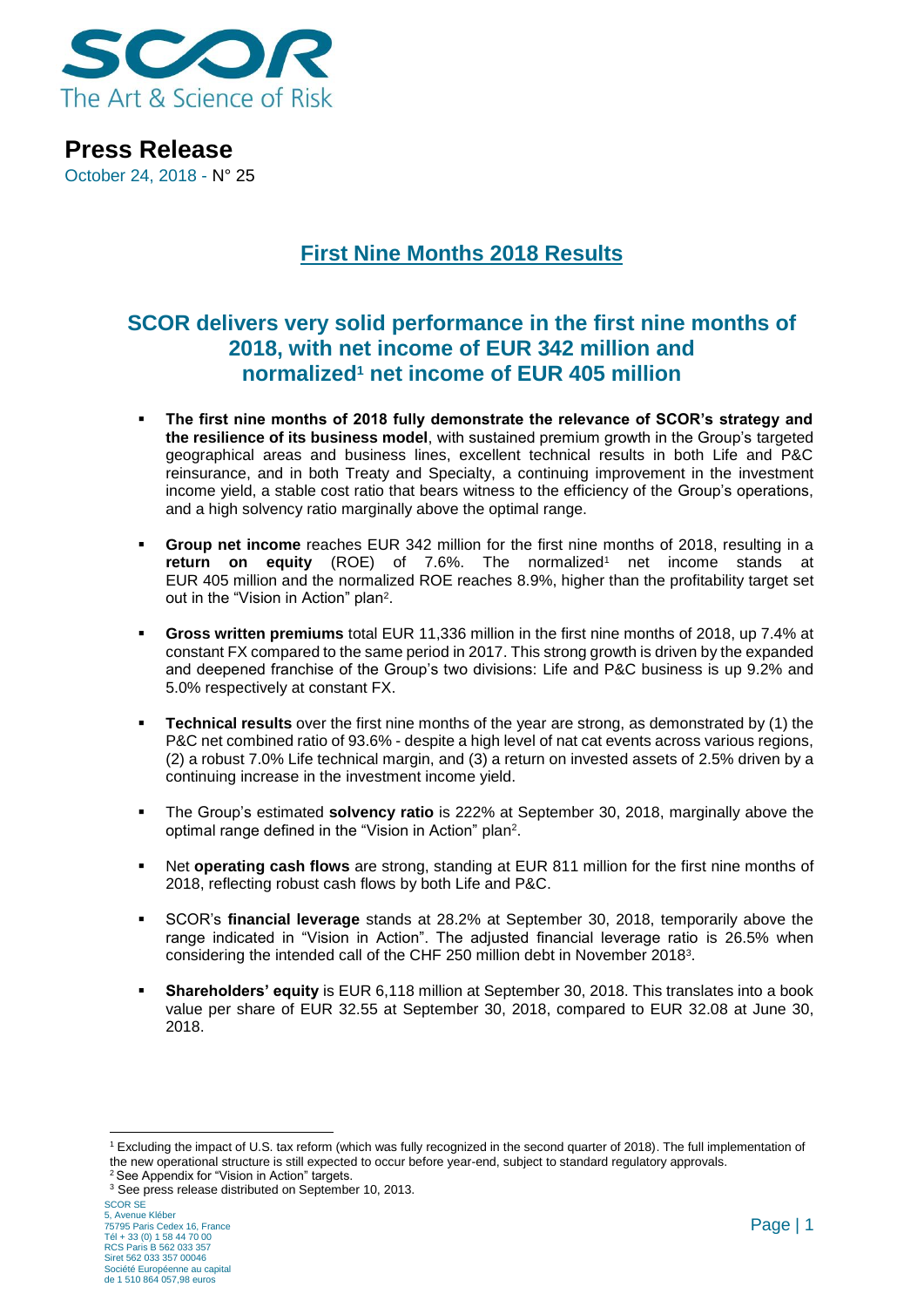

October 24, 2018 - N° 25

**Denis Kessler, Chairman & Chief Executive Officer of SCOR, comments:** *"SCOR records a very solid performance in the first nine months of 2018. Excluding the impact of the U.S. tax reform, the Group has exceeded the targets set out in the plan "Vision in Action", despite the numerous natural catastrophes that took place across various regions in the third quarter. This performance bears witness to the relevance of our strategy, which is based on a controlled risk appetite, a disciplined underwriting policy and an effective capital shield. The Group is in very good shape and well on track to meet the targets of "Vision in Action"."*

|                                                 | <b>YTD</b>                    |                               |            | QTD     |          |             |
|-------------------------------------------------|-------------------------------|-------------------------------|------------|---------|----------|-------------|
| In EUR millions (at current<br>exchange rates)  | <b>Nine</b><br>months<br>2018 | <b>Nine</b><br>months<br>2017 | Variation  | Q3 2018 | Q3 2017  | Variation   |
| Gross written premiums                          | 11,336                        | 11,122                        | $+1.9%$    | 3,799   | 3,600    | $+5.5%$     |
| Group cost ratio                                | 5.0%                          | 4.9%                          | $+0.1$ pts | 5.0%    | 5.0%     | $+0.0$ pts  |
| Annualized ROE                                  | 7.6%                          | 0.5%                          | $+7.1$ pts | 5.4%    | $-16.2%$ | $+21.6$ pts |
| Annualized ROE before<br>U.S. tax reform impact | 8.9%                          |                               |            | 5.5%    |          |             |
| Net income <sup>*</sup>                         | 342                           | 25                            | n/a        | 80      | $-267$   | n/a         |
| Net income before U.S. tax<br>reform impact     | 405                           |                               |            | 81      |          |             |
| Shareholders' equity on<br>September 30         | 6,118                         | 6,025                         | $+1.5%$    | 6,118   | 6,025    | $+1.5%$     |

*SCOR Group nine months and Q3 2018 key financial details:*

*\* Consolidated net income, Group share.*

### **SCOR Global P&C delivers disciplined growth and very solid technical results in the first nine months of 2018 despite heavy cat activity in Q3**

**\* \* \***

SCOR Global P&C gross written premiums total EUR 4,593 million, up 5.0% at constant FX compared to the same period of last year (-0.6% at current FX). The growth mainly comes from the U.S. The premium growth for the full year 2018, at constant FX, is expected to be in the 5%-8% range indicated during IR day 2018<sup>4</sup>.

1

<sup>4</sup> See press release distributed on September 5, 2018.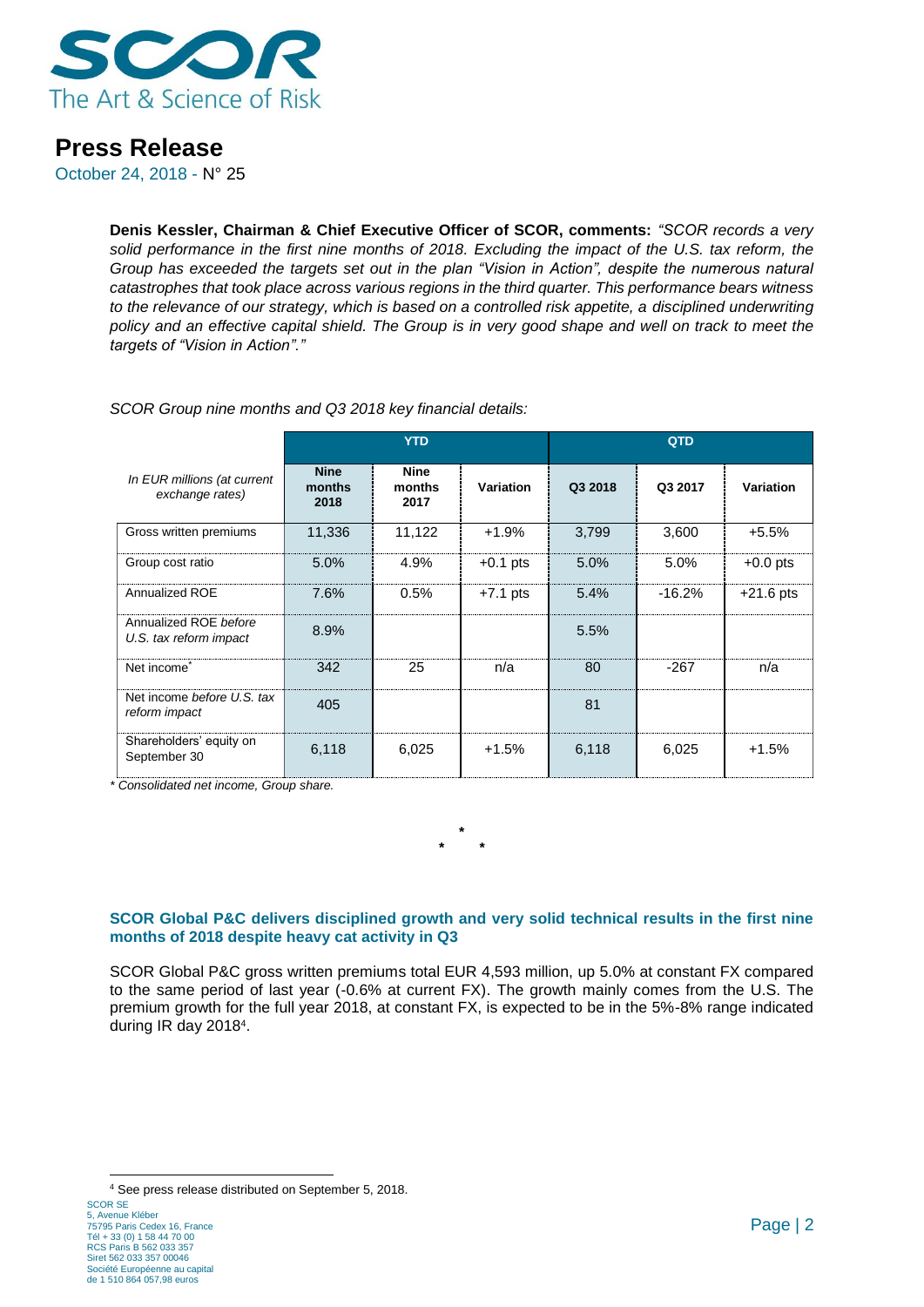

October 24, 2018 - N° 25

### *SCOR Global P&C key figures:*

|                                                | <b>YTD</b>                    |                               |             |         | <b>QTD</b> |             |
|------------------------------------------------|-------------------------------|-------------------------------|-------------|---------|------------|-------------|
| In EUR millions (at current<br>exchange rates) | <b>Nine</b><br>months<br>2018 | <b>Nine</b><br>months<br>2017 | Variation   | Q3 2018 | Q3 2017    | Variation   |
| Gross written premiums                         | 4,593                         | 4.622                         | $-0.6%$     | 1,567   | 1,502      | $+4.3%$     |
| Net combined ratio*                            | 93.6%                         | 107.5%                        | $-13.9$ pts | 98.0%   | 136.7%     | $-38.7$ pts |

*(\*) The net combined ratio calculation has been refined to exclude some immaterial non-technical items that were previously included. Considering their potential growth, these items have been excluded to ensure they do not distort the combined ratio in the future.* 

The strong Q3 2018 YTD net combined ratio of 93.6% includes:

- A very high level of nat cat activity in Q3 across various perils and regions, reaching a ratio of
	- 16.5% QTD and leading to a YTD cat ratio of 7%. The main Q3 2018 pre-tax event impacts are: o Typhoon Jebi for EUR 105 million;
		- o Hurricane Florence for EUR 50 million;
		- o Typhoon Mangkhut for EUR 22 million.
- A net attritional loss and commission ratio<sup>5</sup> of 79.2%, which includes EUR 60 million of reserve releases<sup>6</sup> from certain long-tail lines (representing 1.5 combined ratio points). On a normalized basis, the net attritional loss and commission ratio therefore stands at 80.7%. This compares favorably to the first nine months of 2017<sup>7</sup> (when it stood at 82.2%), due to positive developments recorded in long-tail lines, Inherent Defects Insurance and Medical Malpractice in the U.K.
- The expense ratio of 7.3% reflects the increasing weight of the insurance business and the extended perimeter of retrocession.

The Q3 2018 YTD normalized net combined ratio stands at 94.1%<sup>8</sup>, below the 95%-96% assumption of "Vision in Action".

### **SCOR Global Life successfully delivers profitable growth in Q3 2018 YTD, driven by the franchise expansion in Asia-Pacific**

SCOR Global Life records strong growth since January 1, 2018, with gross written premiums standing at EUR 6,743 million, up 9.2% at constant FX compared to the first nine months of 2017 (+3.7% at current FX). This is notably driven by franchise expansion in Asia-Pacific, where the division has been growing at 29% p.a. since 2016, and by new Financial Solutions deals, reflecting the robust demand in the U.S. and Asia-Pacific markets (particularly Japan and China).

-

<sup>5</sup> The commission ratio includes a one-off 0.4% impact of sliding scale commissions, which are a feature of some specific large contracts in China; this impact offsets reduced loss ratios.

<sup>&</sup>lt;sup>6</sup> Reserve release of EUR 60 million mostly generated from Inherent Defects Insurance, professional liability lines in the U.K. and France, and large corporate casualty.

 $7$  Q3 2017 YTD was negatively impacted by 2.9% due to a change in Ogden rate partly balanced by 1.1% of reserve releases. <sup>8</sup> See Appendix E of the earnings presentation for the detailed calculation of the combined ratio.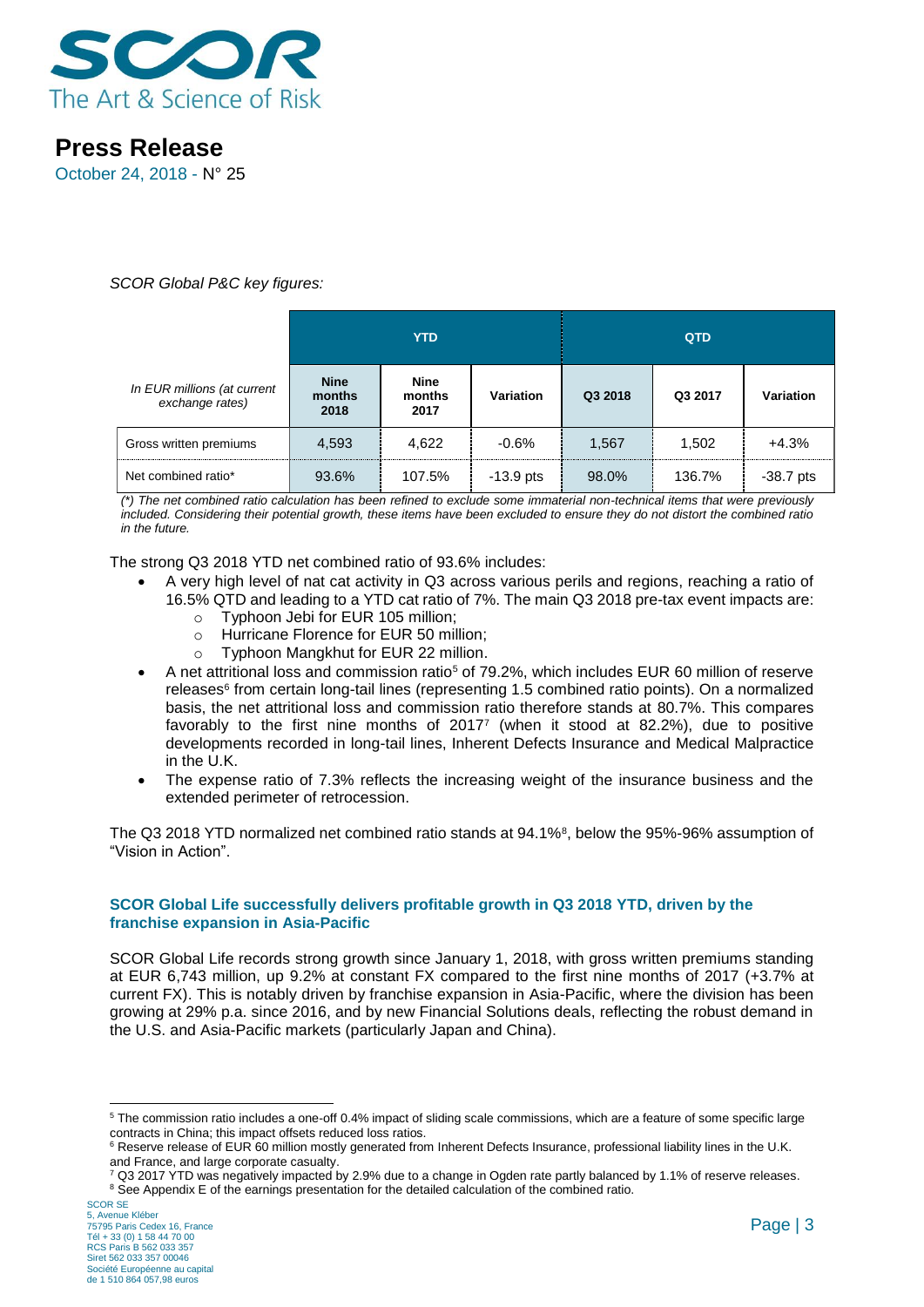

October 24, 2018 - N° 25

*SCOR Global Life key figures:* 

|                                                | YTD                           |                               |            | <b>QTD</b> |         |            |
|------------------------------------------------|-------------------------------|-------------------------------|------------|------------|---------|------------|
| In EUR millions (at current<br>exchange rates) | <b>Nine</b><br>months<br>2018 | <b>Nine</b><br>months<br>2017 | Variation  | Q3 2018    | Q3 2017 | Variation  |
| Gross written premiums                         | 6.743                         | 6.500                         | $+3.7%$    | 2.232      | 2.098   | $+6.4%$    |
| Life technical margin                          | 7.0%                          | $7.1\%$                       | $-0.1$ pts | 7.2%       | 7.0%    | $+0.2$ pts |

FY 2018 gross written premium growth is expected to normalize in line with the "Vision in Action" assumptions.

There is a strong increase in the net technical result, up 8.5% vs. Q3 2017 YTD, reaching EUR 462 million at constant FX.

The robust technical margin rises to 7.0%<sup>9</sup> in Q3 2018 YTD, in line with "Vision in Action" assumptions, driven by:

- Performance of the in-force portfolio in line with expectations;
- Profitability of new business in line with the Group's ROE target.

### **SCOR Global Investments delivers a return on invested assets of 2.5% in Q3 2018 YTD, driven by the continuing increase in the investment income yield**

Total investments reach EUR 27.6 billion, with total invested assets of EUR 19.4 billion and funds withheld<sup>10</sup> of EUR 8.2 billion.

The portfolio position is in line with the "Vision in Action" target asset allocation:

- Liquidity at 5%:
- Corporate bonds at 49% (stable vs. Q2 2018);
- Fixed income portfolio of very high quality, with an average rating of A+ and a duration at 4.5 years<sup>11</sup>.

*SCOR Global Investments key figures:*

|                                                                      | <b>YTD</b>                    |                               |            | <b>QTD</b> |         |            |
|----------------------------------------------------------------------|-------------------------------|-------------------------------|------------|------------|---------|------------|
| In EUR millions (at current<br>exchange rates)                       | <b>Nine</b><br>months<br>2018 | <b>Nine</b><br>months<br>2017 | Variation  | Q3 2018    | Q3 2017 | Variation  |
| <b>Total investments</b>                                             | 27.638                        | 26.620                        | $+3.8%$    | 27.638     | 26,620  | $+3.8%$    |
| of which total<br>invested assets                                    | 19.394                        | 18.405                        | $+5.4%$    | 19.394     | 18.405  | $+5.4%$    |
| of which total<br>funds withheld by<br>cedants and other<br>deposits | 8.244                         | 8.215                         | $+0.4%$    | 8.244      | 8.215   | $+0.4%$    |
| Return on investments <sup>*</sup>                                   | 2.1%                          | 2.3%                          | $-0.2$ pts | $2.2\%$    | 2.1%    | $+0.1$ pts |
| Return on invested<br>assets <sup>**</sup>                           | 2.5%                          | 2.6%                          | $-0.1$ pts | 2.5%       | 2.3%    | $+0.2$ pts |

(\*) Annualized, including interest on deposits (i.e. interest on funds withheld).

(\*\*) Annualized, excluding interest on deposits (i.e. interest on funds withheld).

<sup>1</sup> <sup>9</sup> See Appendix F of the Q3 2018 Earnings Presentation for the detailed calculation of the Life technical margin.

<sup>&</sup>lt;sup>10</sup> Funds withheld & other deposits.

<sup>&</sup>lt;sup>11</sup> 4.8-year duration on invested assets (vs. 4.9 years in Q2 2018).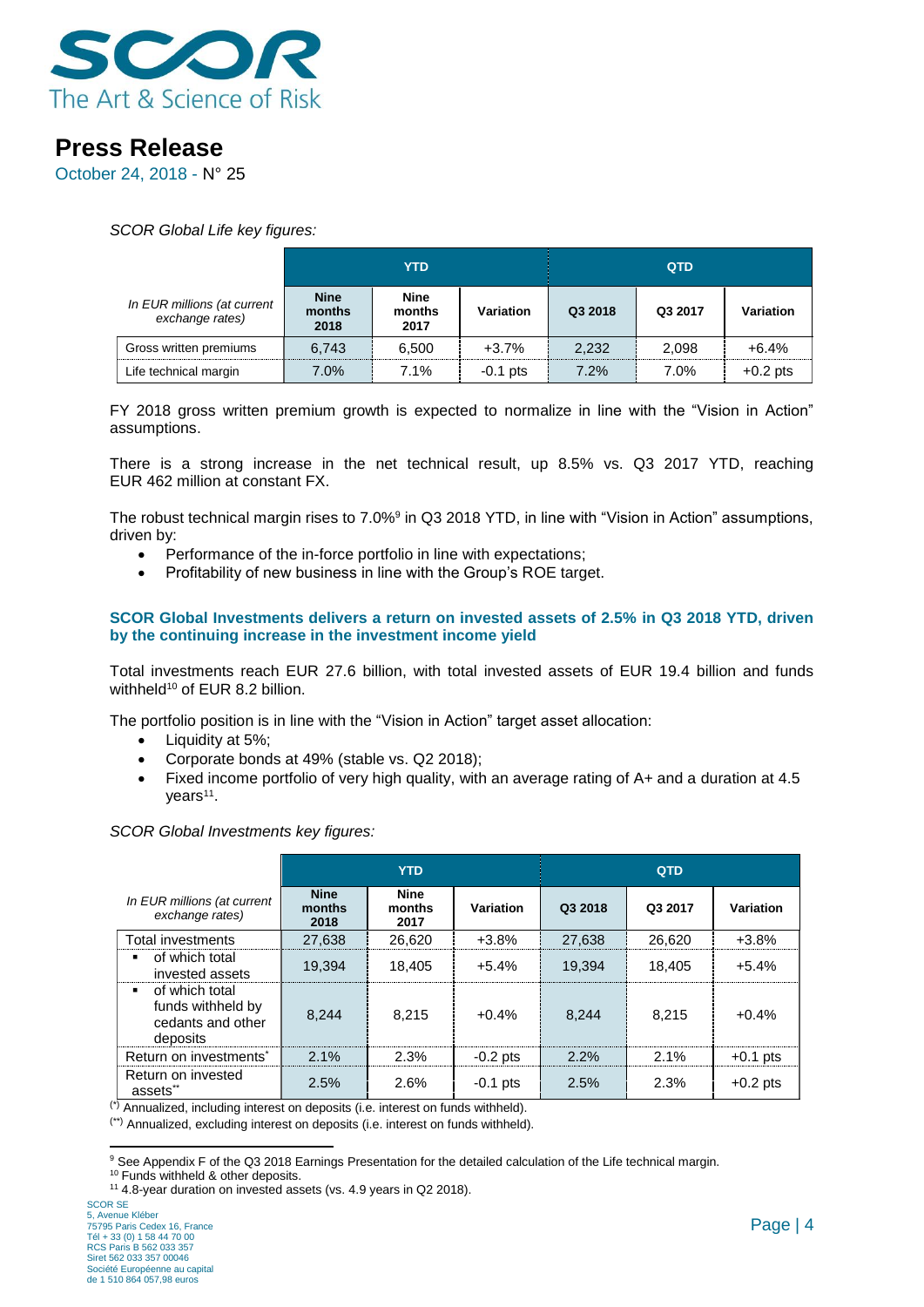

October 24, 2018 - N° 25

We estimate that the investment portfolio will generate financial cash flows<sup>12</sup> of EUR 5.5 billion over the next 24 months, which is a positive factor in a period of rising interest rates.

Investment income on invested assets stands at EUR 351 million in Q3 2018 YTD, generating a return on invested assets of 2.5% in Q3 2018 YTD, supported by a continuing increase in the investment income yield, which stands at 2.5% in Q3 2018 QTD and 2.3% in Q3 2018 YTD.

The reinvestment yield stands at 3.0% at the end of Q3 2018<sup>13</sup>.

Under current market conditions, SCOR Global Investments expects the annualized return on invested assets to be in the upper part of the "Vision in Action" 2.5%-3.2% range for FY 2018 and over the entire strategic plan.

> **\* \* \***

-

 $12$  Investable cash: includes current cash balances, and future coupons and redemptions.

<sup>13</sup> Corresponds to marginal reinvestment yields based on Q3 2018 YTD asset allocation of asset yielding classes (i.e. fixed income, loans and real estate), according to current reinvestment duration assumptions and spreads, currencies, yield curves as of September 30, 2018.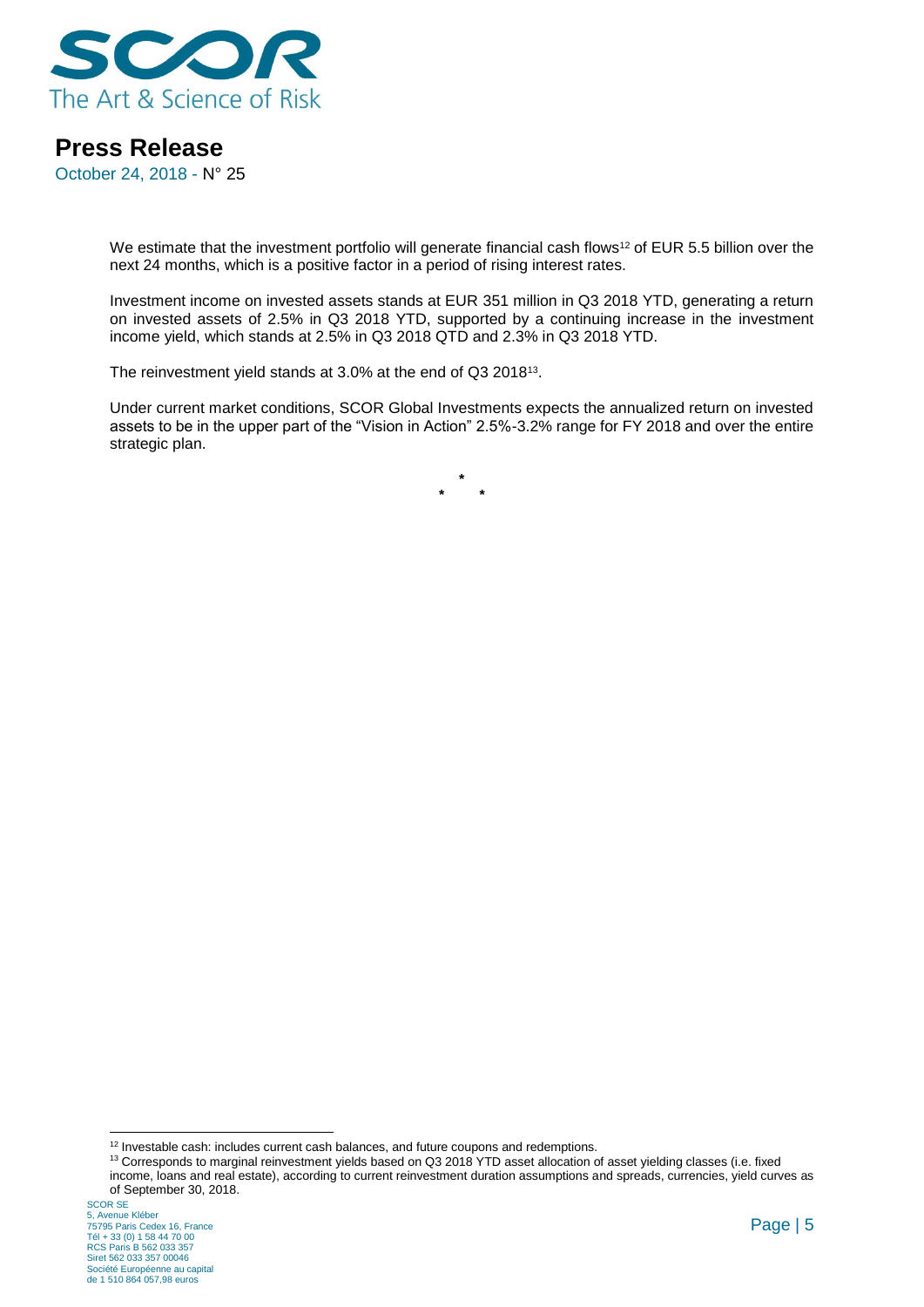

October 24, 2018 - N° 25

#### **APPENDIX**

### **1 - P&L key figures 2018 YTD and Q3 2018 standalone (in EUR millions, at current exchange rates)**

|                                                         | <b>YTD</b>                    |                               |           | <b>QTD</b> |         |           |
|---------------------------------------------------------|-------------------------------|-------------------------------|-----------|------------|---------|-----------|
| In EUR millions (rounded,<br>at current exchange rates) | <b>Nine</b><br>months<br>2018 | <b>Nine</b><br>months<br>2017 | Variation | Q3 2018    | Q3 2017 | Variation |
| <b>Gross written</b><br>premiums                        | 11,336                        | 11,122                        | $+1.9%$   | 3,799      | 3,600   | $+5.5%$   |
| P&C gross written<br>premiums                           | 4,593                         | 4,622                         | $-0.6%$   | 1,567      | 1,502   | $+4.3%$   |
| Life gross written<br>premiums                          | 6,743                         | 6,500                         | $+3.7%$   | 2,232      | 2,098   | $+6.4%$   |
| <b>Investment income</b>                                | 425                           | 448                           | $-5.0%$   | 146        | 136     | $+7.7%$   |
| <b>Operating results</b>                                | 665                           | 97                            | +585.6%   | 157        | $-365$  | n/a       |
| Net income <sup>1</sup>                                 | 342                           | 25                            | 1,268.0%  | 80         | $-267$  | n/a       |
| Earnings per share<br>(EUR)                             | 1.81                          | 0.14                          | 1,234.2%  | 0.43       | $-1.43$ | n/a       |
| <b>Operating cash flow</b>                              | 811                           | 671                           | $+20.9%$  | 558        | 343     | $+62.7%$  |

*1: Consolidated net income, Group share.*

## **2 - P&L key ratios for 2018 YTD and Q3 2018 standalone**

|                                                   | <b>YTD</b>                    |                        |             | <b>QTD</b> |          |                  |
|---------------------------------------------------|-------------------------------|------------------------|-------------|------------|----------|------------------|
|                                                   | <b>Nine</b><br>months<br>2018 | Nine<br>months<br>2017 | Variation   | Q3 2018    | Q3 2017  | <b>Variation</b> |
| <b>Return on</b><br>investments <sup>1</sup>      | 2.1%                          | 2.3%                   | $-0.2$ pts  | 2.2%       | 2.1%     | $+0.1$ pts       |
| Return on invested<br>assets $1,2$                | 2.5%                          | 2.6%                   | $-0.1$ pts  | 2.5%       | 2.3%     | $+0.2$ pts       |
| <b>P&amp;C</b> net combined<br>ratio <sup>3</sup> | 93.6%                         | 107.5%                 | $-13.9$ pts | 98.0%      | 136.7%   | $-38.7$ pts      |
| Life technical margin 4                           | 7.0%                          | 7.1%                   | $-0.1$ pts  | 7.2%       | 7.0%     | $+0.2$ pts       |
| Group cost ratio <sup>5</sup>                     | 5.0%                          | 4.9%                   | $+0.1$ pts  | 5.0%       | 5.0%     | $+0.0$ pts       |
| <b>Return on equity</b><br>(ROE)                  | 7.6%                          | 0.5%                   | $+7.1$ pts  | 5.4%       | $-16.2%$ | $+21.6$ pts      |

*1: Annualized; 2: Excluding funds withheld by cedants; 3: The net combined ratio is the sum of the total claims, the total commissions and the total P&C management expenses, divided by the net earned premiums of SCOR Global P&C; 4: The technical margin for SCOR Global Life is the technical result divided by the net earned premiums of SCOR Global Life; 5: The cost ratio is the total management expenses divided by the gross written premiums.*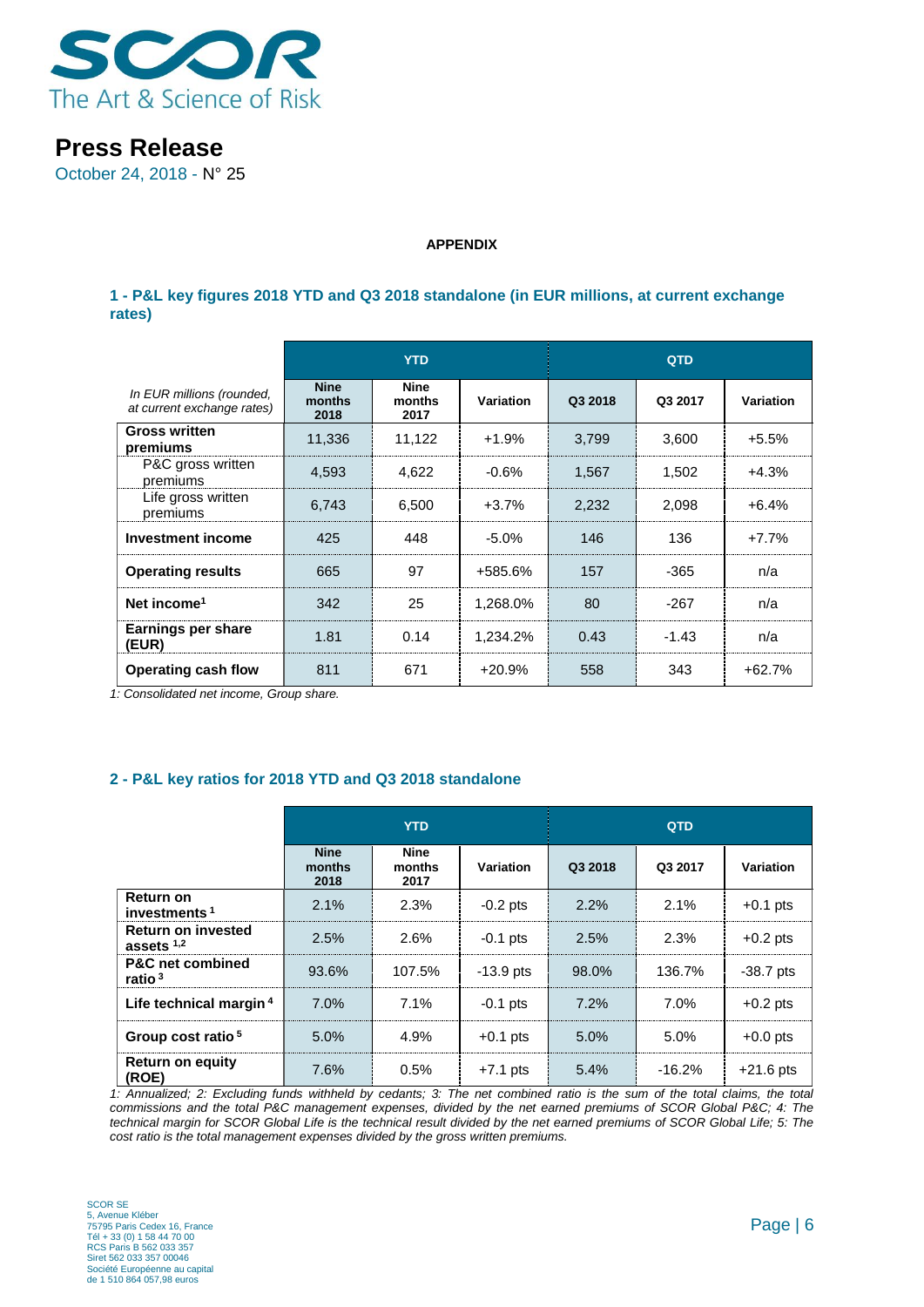

October 24, 2018 - N° 25

### **3 - Balance sheet key figures on September 30, 2018 (in EUR millions, at current exchange rates)**

|                                  | <b>September 30, 2018</b> | December 31, 2017 | Variation  |
|----------------------------------|---------------------------|-------------------|------------|
| Total investments <sup>1,2</sup> | 27,638                    | 27.081            | $+2.1%$    |
| Technical reserves (gross)       | 29.656                    | 29,006            | $+2.2%$    |
| Shareholders' equity             | 6.118                     | 6.225             | $-1.7%$    |
| Book value per share (EUR)       | 32.55                     | 33.01             | $-1.4%$    |
| <b>Financial leverage ratio</b>  | 28.2%                     | 25.7%             | $+2.5$ pts |
| Total liquidity <sup>3</sup>     | 1.204                     | 1.009             | $+19.3%$   |

*<sup>1</sup>Total investment portfolio includes both invested assets and funds withheld by cedants and other deposits, accrued interest, cat bonds, mortality bonds and FX derivatives; <sup>2</sup> Excluding 3rd party net insurance business investments; <sup>3</sup> Includes cash and cash equivalents.*

### **4 - "Vision in Action" targets**

|                      | <b>Targets</b>                                              |
|----------------------|-------------------------------------------------------------|
| <b>Profitability</b> | ROE $\geq$ 800 bps above 5-year risk-free rate <sup>1</sup> |
| <b>Solvency</b>      | Solvency ratio in the optimal 185% - 220% range             |

*<sup>1</sup> Based on a 5-year rolling average of 5-year risk-free rates.*

## **5 - "Vision in Action" assumptions**

|                    |                              | <b>Assumptions</b> |
|--------------------|------------------------------|--------------------|
| P&C                | Gross written premium growth | 5% p.a. - 8% p.a.  |
|                    | Combined ratio               | $95\% - 96\%$      |
| Life               | Gross written premium growth | 5% p.a. - 6% p.a.  |
|                    | Technical margin             | $6.8\% - 7.0\%$    |
| <b>Investments</b> | Return on invested assets    | $2.5\% - 3.2\%$    |
|                    | Gross written premium growth | 5% p.a. - 7% p.a.  |
| Group              | Cost ratio                   | $4.9\% - 5.1\%$    |
|                    | Tax rate                     | $22\% - 24\%$      |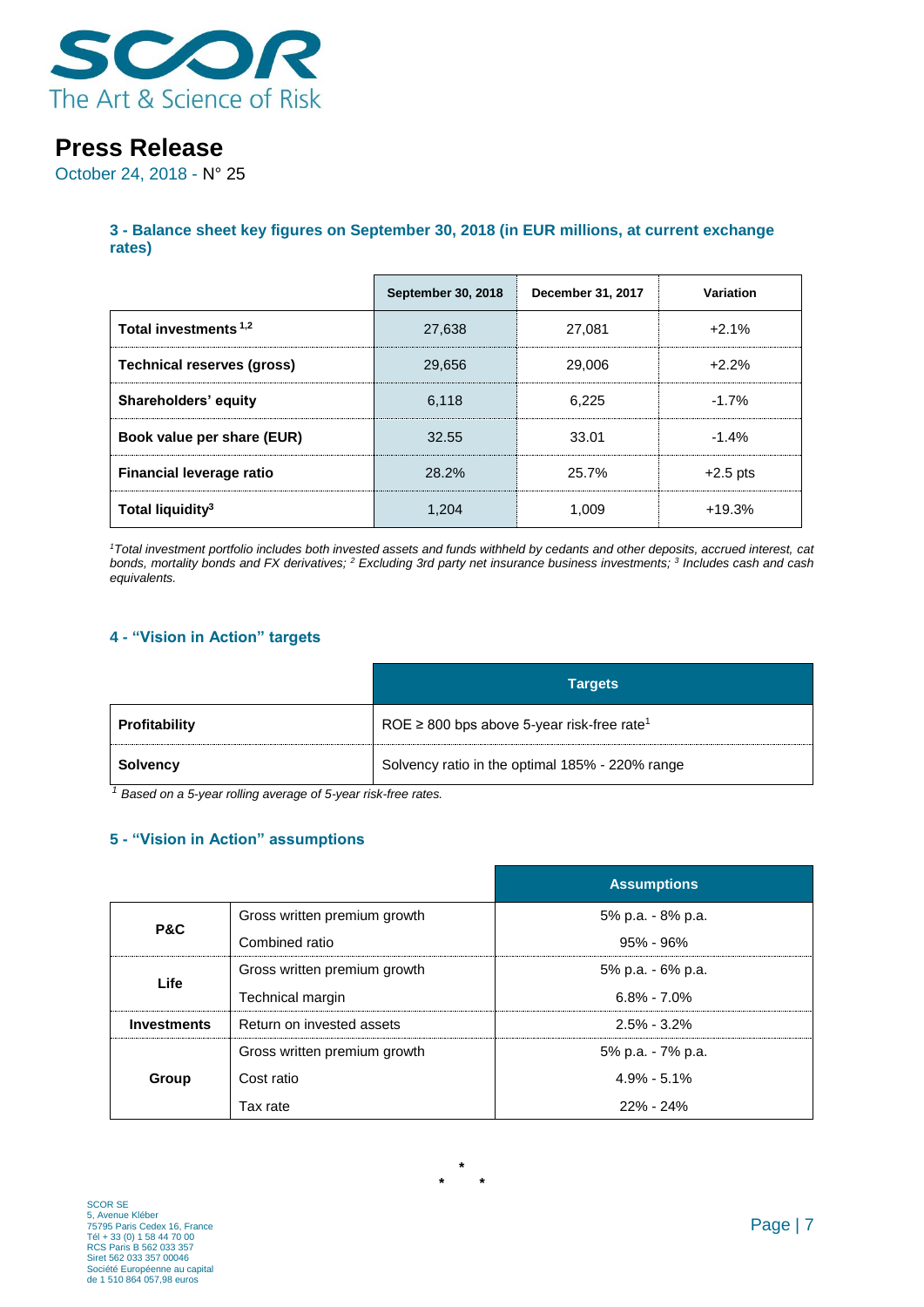

October 24, 2018 - N° 25

#### **Contacts**

**Marie-Laurence Bouchon** Group Head of Communications **+33 (0)1 58 44 75 43** [mbouchon@scor.com](mailto:mbouchon@scor.com)

**Ian Kelly** Head of Investor Relations **+44 (0)203 207 8561** [ikelly@scor.com](mailto:ikelly@scor.com)

[http://www.scor.com/](http://www.scor.com/en/) Twitter: [@SCOR\\_SE](https://twitter.com/SCOR_SE)

#### **General**

Numbers presented throughout this report may not add up precisely to the totals in the tables and text. Percentages and percent changes are calculated on complete figures (including decimals); therefore the presentation might contain immaterial differences in sums and percentages due to rounding.

Unless otherwise specified, the sources for the business ranking and market positions are internal.

#### **Forward looking statements**

This presentation includes forward-looking statements and information about the objectives of SCOR, in particular, relating to its current or future projects. These statements are sometimes identified by the use of the future tense or conditional mode, as well as terms such as "estimate", "believe", "have the objective of", "intend to", "expect", "result in", "should" and other similar expressions. It should be noted that the achievement of these objectives and forward-looking statements is dependent on the circumstances and facts that arise in the future. Forward-looking statements and information about objectives may be affected by known and unknown risks, uncertainties and other factors that may significantly alter the future results, performance and accomplishments planned or expected by SCOR. Information regarding risks and uncertainties that may affect SCOR's business is set forth in the 2017 reference document filed on February 23, 2018, under number D.18-0072 with the French Autorité des marchés financiers (AMF) and posted on SCOR's website [www.scor.com.](http://www.scor.com/)

In addition, such forward-looking statements are not "profit forecasts" in the sense of Article 2 of Regulation (EC) 809/2004.

#### **Financial information**

The Group's financial information contained in this presentation is prepared on the basis of IFRS and interpretations issued and approved by the European Union.

Unless otherwise specified, prior-year balance sheet, income statement items and ratios have not been reclassified.

The calculation of financial ratios (such as book value per share, return on investments, return on invested assets, Group cost ratio, return on equity, combined ratio and life technical margin) are detailed in the Appendices of the Investor Relations presentation released on October 24, 2018 (see page 13).

The third quarter 2018 financial information included in the presentation has been subject to the completion of a limited review by SCOR's independent auditors.

Unless otherwise specified, all figures are presented in Euros.

Any figures for a period subsequent to September 30, 2018 should not be taken as a forecast of the expected financials for these periods.